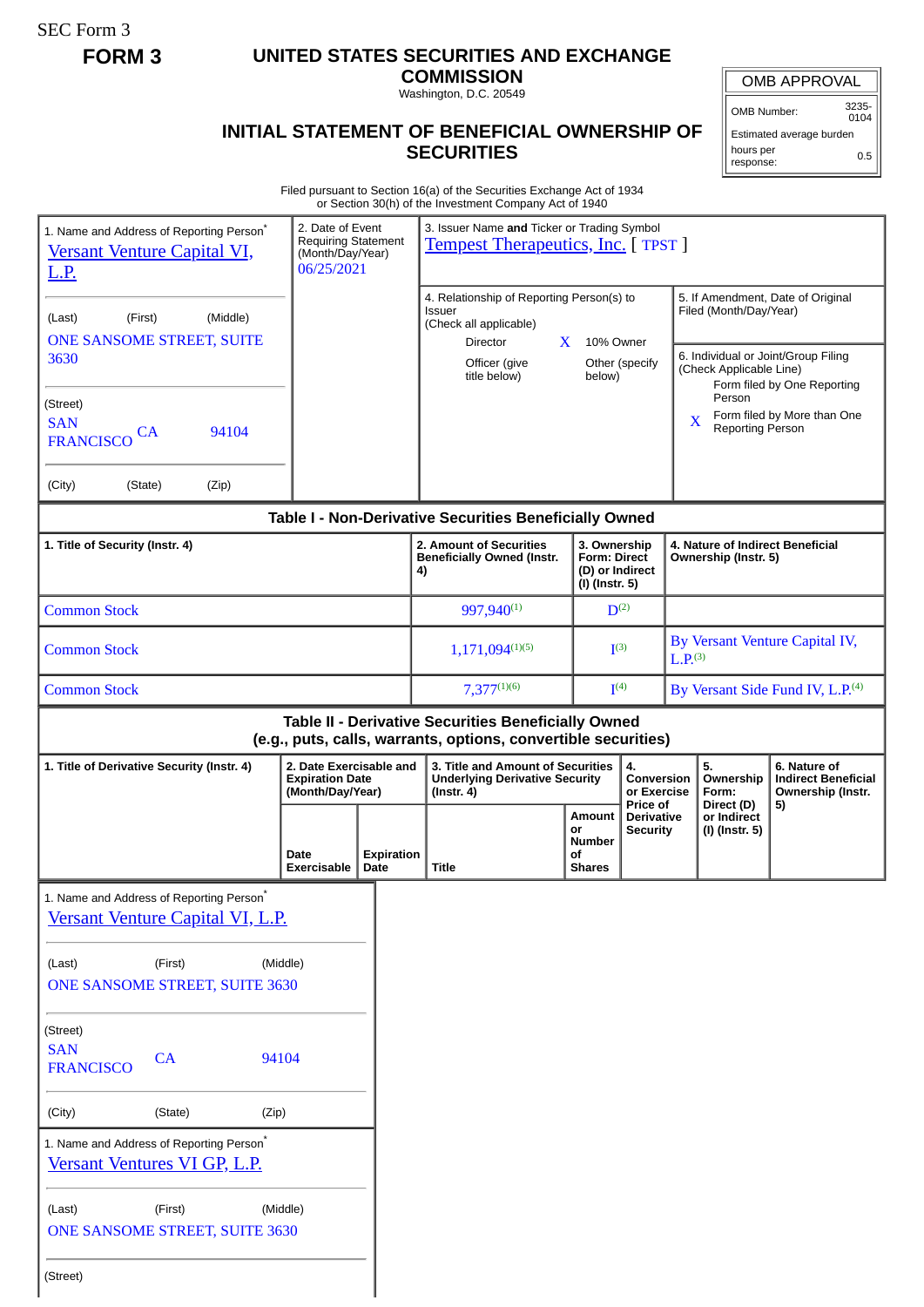| SAN<br>FRANCISCO                                         | CA                                                                                            | 94104    |  |  |
|----------------------------------------------------------|-----------------------------------------------------------------------------------------------|----------|--|--|
| (City)                                                   | (State)                                                                                       | (Zip)    |  |  |
|                                                          | 1. Name and Address of Reporting Person <sup>®</sup><br><b>Versant Ventures VI GP-GP, LLC</b> |          |  |  |
| (Last)                                                   | (First)<br>ONE SANSOME STREET, SUITE 3630                                                     | (Middle) |  |  |
| (Street)<br>SAN<br><b>FRANCISCO</b>                      | CA                                                                                            | 94104    |  |  |
| (City)                                                   | (State)                                                                                       | (Zip)    |  |  |
|                                                          | 1. Name and Address of Reporting Person <sup>*</sup><br>Versant Venture Capital IV, L.P.      |          |  |  |
| (Last)<br><b>ONE SANSOME STREET</b><br><b>SUITE 3630</b> | (First)                                                                                       | (Middle) |  |  |
| (Street)<br>SAN<br><b>FRANCISCO</b>                      | CA                                                                                            | 94104    |  |  |
| (City)                                                   | (State)                                                                                       | (Zip)    |  |  |
|                                                          | 1. Name and Address of Reporting Person <sup>*</sup>                                          |          |  |  |
| <u>Versant Ventures IV, LLC</u>                          |                                                                                               |          |  |  |
| (Last)<br><b>ONE SANSOME STREET</b><br><b>SUITE 3630</b> | (First)                                                                                       | (Middle) |  |  |
| (Street)<br>SAN<br><b>FRANCISCO</b>                      | CA                                                                                            | 94104    |  |  |
| (City)                                                   | (State)                                                                                       | (Zip)    |  |  |
|                                                          | 1. Name and Address of Reporting Person <sup>*</sup><br>Versant Side Fund IV, L.P.            |          |  |  |
| (Last)<br><b>ONE SANSOME STREET</b><br><b>SUITE 3630</b> | (First)                                                                                       | (Middle) |  |  |
| (Street)<br>SAN<br><b>FRANCISCO</b>                      | CA                                                                                            | 94104    |  |  |

## **Explanation of Responses:**

1. In connection with the merger of Millendo Therapeutics, Inc. ("Millendo") and private company Tempest Therapeutics, Inc. ("Tempest"), pursuant to the Agreement and Plan of Merger dated March 29, 2021 (the "Merger Agreement"), which closed on June 25, 2021 ("Closing"), each share of Tempest's common stock converted into the right to receive approximately 0.0322 shares of Millendo common stock. The Exchange Ratio gives effect to the 15-to-1 reverse stock split of Millendo's common stock. On the Closing date, the closing price of Millendo common stock was \$1.06 (unadjusted). Upon Closing, Millendo was renamed "Tempest Therapeutics, Inc."

2. These shares are held of record held by Versant Venture Capital VI, L.P. ("VVC VI"). Versant Ventures VI GP, L.P. ("VV VI GP") is the general partner of VVC VI, and Versant Ventures VI GP-GP, LLC ("VV VI GP-GP") is the general partner of VV VI GP. Thomas Woiwode, a member of the issuer's board of directors, is a managing member of VV VI GP-GP and may be deemed to share voting and dispositive power over the shares held by VVC VI. Each of VV VI GP, VV VI GP-GP and Thomas Woiwode disclaims beneficial ownership of such securities, except to the extent of any pecuniary interests therein. Thomas Woiwode is a director of the issuer, and accordingly files separate Section 16 reports.

3. These shares are held of record by Versant Venture Capital IV, L.P. ("VVC IV"). Versant Ventures IV, LLC ("VV IV") is the general partner of VVC IV. Thomas Woiwode, a member of the issuer's board of directors, is a managing member of VV IV and may be deemed to share voting and dispositive power over the shares held by VVC IV. Each of VV